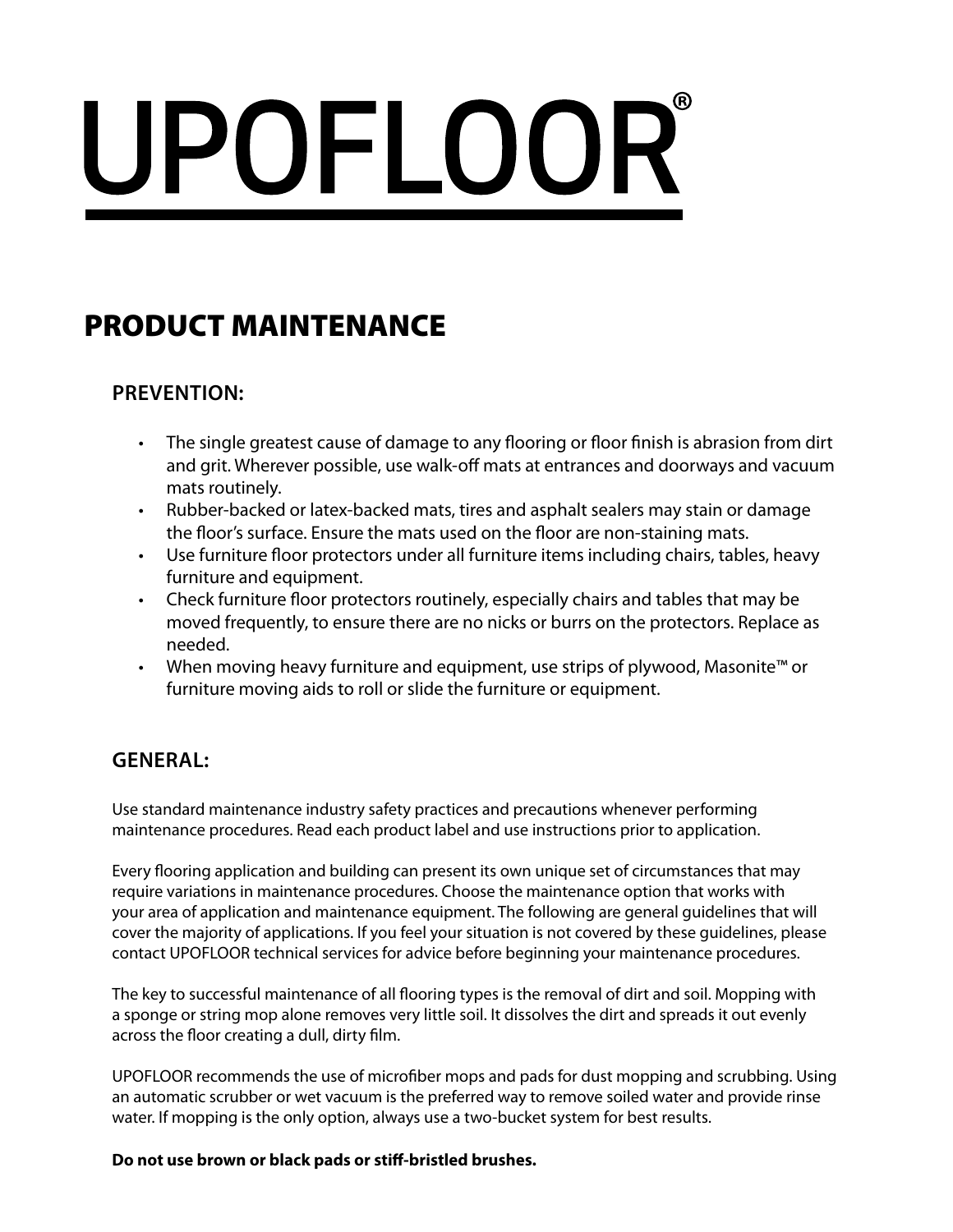# **INITIAL MAINTENANCE POST-INSTALLATION:**

On fully adhered products, do not begin initial maintenance for a minimum of 72 hours after installation is complete. This is to assure the adhesive has had sufficient time to dry and cure. See UPOFLOOR Products Installation Instructions under the Heading "Post Installation Protection" to avoid damage during construction".

- Sweep, dust mop or vacuum to remove loose dirt, soil, grit and any construction debris from the UPOFLOOR Product.
- Remove dried adhesive or tape residue with a clean, white cotton cloth dampened with paint thinner or mineral spirits, carefully following the warnings and instructions on the container. Stubborn residue may require the use of a plastic putty knife with a rounded edge used in conjunction with the rag dampened with painter thinner or mineral spirits, methodically and carefully removing the residue.
- For stubborn dirt, dilute Hilway Direct Neutral Cleaner 1:10 (1oz cleaner to 10oz water). Reduce concentration accordingly for slightly soiled floors.
- Distribute cleaning solution over floor and allow to dwell for a short time (approximately 10-20 minutes) then agitate the flooring surface with a red scrubbing pad or equivalent scrub brush on an automatic scrubber. Do not allow solution to dry on floor.

*Note: NEVER flood the floor with cleaning solution or rinse water. Use as little water or cleaning solution as possible; excess water or cleaning solution may damage your installation by eroding the adhesive underneath over time.*

- Pick up dirty solution with wet-dry vacuum or mop and follow with clean water rinse.
- Allow floor to completely dry, or wet-vacuum the remaining liquid.

*Note: The use of Caution Tape and or Wet Floor signs will minimize the risk of slips and falls. Many signs are also available with bi-lingual warnings.*

# **ROUTINE/DAILY CLEANING DIRECTIONS:**

- Sweep or vacuum to remove loose dirt and soil from UPOFLOOR Products.
- Dilute Hilway Direct Neutral Cleaner 1:200 (1/2 oz cleaner to 1 gallon water) for Mop & Bucket (use a two-bucket system) or 1:400 (1/4 oz cleaner to 1 gallon water) for Automatic Scrubber.
- Mop UPOFLOOR Products with the cleaning solution and microfiber mops and/or pads.
- Trail mop excess soil and wet areas with a clean, tightly wrung out mop.
- No rinsing required.
- Allow floor to air dry completely.
- Periodically, after the floor has been cleaned you may use the Hilway Direct Scuff Removal pads to remove stubborn scuffs. Make sure the pad (machine pad or hand pad) has been saturated with water or Hilway Direct Neutral Cleaner mixed according to the instructions for auto scrubber or mop & bucket cleaning and continue to lubricate scuffed areas with either water or mixed Hilway Direct Neutral Cleaner during the scuff removal process. Swing machines, side by side machines, buffers or auto scrubbers MUST be low RPMs (175-350 RPMs) to avoid damage to the pad or flooring.
- For best results, auto scrubbers that remove the dirty cleaning solution work best for large areas and/or heavily trafficked areas.
- Routine cleaning should utilize a red 3M pad or equivalent brush; **NEVER USE a Black or Brown Pad or Brush.**

*Note: UPOFLOOR Products do not require a floor finish to be applied however a floor finish may be desirable to aid in daily maintenance, stain resistance, resistance to abrasion and maintaining gloss level. If you choose to not apply a finish then a spray buff system should be utilized as needed. Over time floors will begin to lose their luster and require an application of polish.*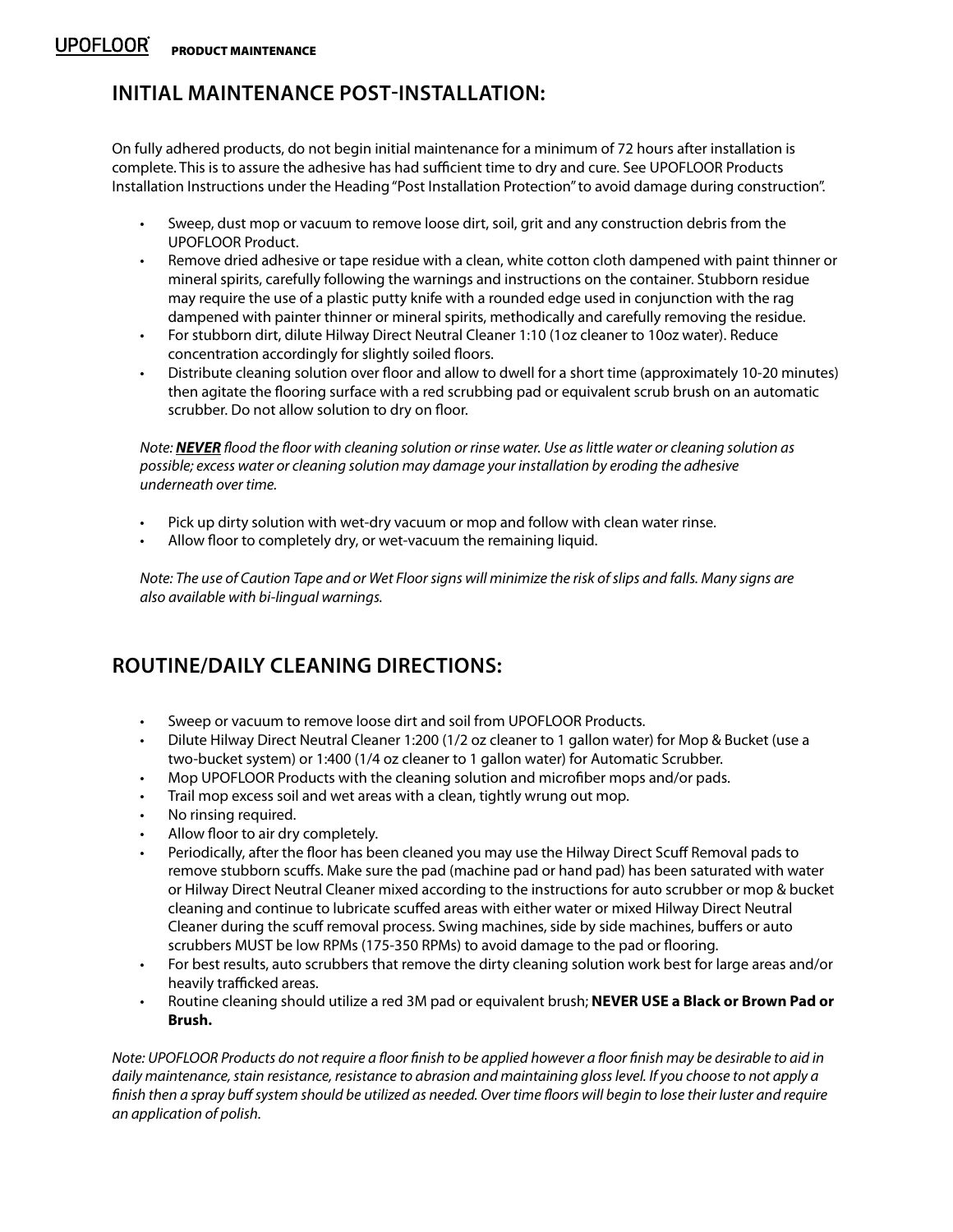# **UPOFLOOR**

## **PERIODIC MAINTENANCE:**

#### Spray Buff System

Occasionally, superficial scratches, scuffs and surface mars may require spray buffing. Use the Hilway Direct Plus Cleaner/Maintainer mixed in a ratio of 1:5 (water:Hilway Direct Plus) for your spray buff after the floor has been thoroughly cleaned and is dry. Always use a 3M white pad on a low RPM machine, turning the pad over regularly to avoid build up on the pad. Methodically work in a constant left to right motion after the area has been mist with the spray buff solution. Never allow the machine to stand while running; keep the machine moving for uniform appearance.

# **FLOOR FINISH INITIAL APPLICATION:**

Note: The higher the gloss level the more apparent will be surface scratches, stains and subfloor imperfections. Maintaining a high gloss finish requires additional maintenance. In healthcare applications, a high gloss floor can have a negative effect on depth perception for elderly patients. UPOFLOOR recommends the use of a matte or satin shine when a decision is made to utilize a floor finish.

- Choose Hilway Direct Matte, Satin, Plus Matte, Plus, Plus Gloss, Primo or Primo Gloss Floor Finish
- Apply 3-4 thin coats of high quality acrylic floor finish in the gloss level of choice Hilway Direct Matte, Satin, Plus Matte, Plus, Plus Gloss, Primo or Primo Gloss Floor Finish
- Apply with a clean microfiber flat finish applicator.
- Allow proper drying time between coats based on product application instructions, temperature and humidity.

# **SCRUB AND RECOAT:**

As needed if floor finish has previously been applied.

- Vacuum or dust mop to remove loose soil and debris.
- Using a rotary scrubber or automatic scrubber do a heavy scrub with a blue scrubbing pad and a double strength of neutral pH detergent such as Hilway Direct Neutral Cleaner. For more severely soiled floors use Hilway Direct AllSafe Stripper. Alternate method for deep cleaning: Use a Square Scrub floor machine, without the use of chemicals, to remove most old floor polishes then utilize a strong solution of the Hilway Direct Neutral Cleaner to remove the remaining residue.
- Pick up solution with a wet vacuum.
- Rinse thoroughly with clean water. Pick up excess water with a wet vacuum. Allow floor to thoroughly dry.
- Apply 2-3 thin coats of floor finish such as Hilway Direct Matte, Satin, Plus Matte, Plus, Plus Gloss, Primo, Primo Gloss Floor Finish or equivalent.

#### *OPERATING ROOMS:*

*The frequent use of disinfectants in operating rooms will make the use of floor finish impractical. DO NOT USE PHENOLIC DISINFECTANTS ON ANY FLOOR.*

#### *AUTOMATIC SCRUBBERS:*

*Automatic scrubbers come in walk-behind and ride-on styles with some being compact for hard-to-reach areas around equipment or fixed seating. Auto Scrubbers are efficient, safe and cost effective delivering substantial time savings compared to the mop and bucket method of floor maintenance. Ergonomic designs of floor machines may reduce user strain resulting in fewer work-related injuries.*

#### **COVERAGE:**

HD-NC1L, 1 Liter (33.8 oz): Approximately 10,000 sq. ft./ Liter. Coverage will depend on dilution rate. HD-NC133, 1.33 Gallons: Approximately 52,000 sq. ft./ Gallon. Coverage will depend on dilution rate.

Visit www.hilway.com for product spec sheets, instructions or SDS sheets or call 1-877-356-6748 for info. Hilway Direct™ 12 McCullough Dr, ste 10 New Castle, DE 1972